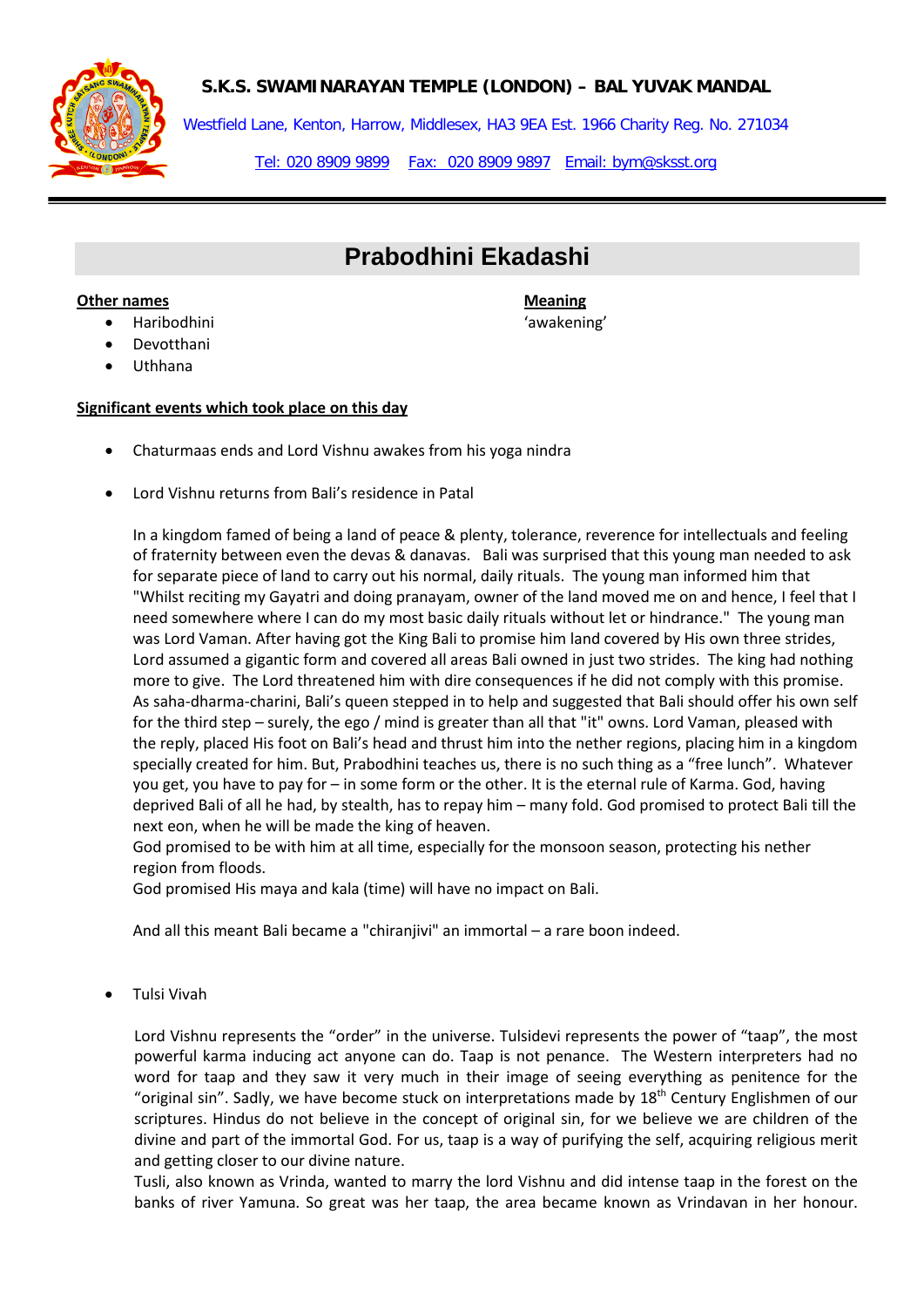## **S.K.S. SWAMINARAYAN TEMPLE (LONDON) – BAL YUVAK MANDAL**



Westfield Lane, Kenton, Harrow, Middlesex, HA3 9EA Est. 1966 Charity Reg. No. 271034 Tel: 020 8909 9899 Fax: 020 8909 9897 Email: bym@sksst.org

Though her karmas had destined her to be married to a demon, the merit acquired by her taap, allowed her to later marry Lord Vishnu.

Lord Indra is taught a lesson by Lord Krishna

During the annual Divali celebrations, the herdsmen of Vraj gathered to perform a great yagna to please Indra, King of the Devas. Lord Krishna, advised them to perform yagna in its truest spirit, and offer up the food to one and all in Vraj. He encouraged them to see the divine in the spirits of the forest and the hills, cows and the very people who formed their community rather than pour all that food into the fire and the bellies of the elite.

Lord Indra was not pleased that his yagna was used to teach this lesson to the people of Vraj. He decided to teach Lord Krishna and the Vrajvasi a lesson of his own. For seven days and nights he poured rain on Vraj to drown it, so that none would slight him ever again.

Lord Krishna lifted up the mountain Govardhan to protect the people and animals of Vraj. The great Shesha Naga formed a living wall around them to protected Vraj from a flood on ground level. Sudarshan chakra burned up the rains to save it from a down pour from above.

After seven ceaseless days of rain, Indra learnt his lesson and came to apologise. He bowed before the Lord and accepted his silliness in trying to assert his superiority in the leela of the Lord. The Lord forgave Indra and later even helped him recover celestial objects stolen by Narkasur.

On the day of the New Year, Lord worshiped mount Govardhan to reinvigorate the ancient ideals of the yagna.

On Labh Panchami, the Lord lifted mount Govardhan to protect Vraj from the childish rage of Indra.

On Prabodhini Ekadashi, the rains ceased and the Lord restored mount Govardhan to its original place. Indra came to seek forgiveness soon after.

Let us seek forgiveness from the Lord and ask Him to look kindly on our own spiritual temper tantrums. If through the year we have spoken harshly of how the Lord has treated us or berated our lot in life, let us seek forgiveness. Indeed, the Lord shelters us from the calamities caused by own karmas. Even without our knowledge, the Lord protects us from ourselves.

Let us, like Indra, seek refuge in the Lord and seek His forgiveness and protection on this Prabodhini Ekadashi.

- Dharmadev is born VS 1796 at 12 noon
- Maharaj was initiated into the Sampraday (obtained diksha) VS 1857 in Piplana at Narsinh Mehta's house. What were the names given to Him?
- Maharaj was enthroned up the gadi of the Sampraday VS 1858 in Jetpur at the age of 20 years and 7 months. It is here that Maharaj asked for two boons. What were they?
- Aarti was created on this day

Muktanand Swami was the leading saint of Ramanand Swami's satsang. He was older than Lord Swaminarayan and Lord Swaminarayan treated him as a guru and with great respect.

Muktanand Swami had found out that many satsangis coming for darshan of Lord Swaminarayan would enter into a spiritual trance, by merely looking at Lord. Muktanand Swami could not believe these actions of Lord Swaminarayan. Muktanand Swami thought Lord Swaminarayan did not have this power or authority. Muktanand Swami spoke to Lord Swaminarayan and questioned Him, but Lord said nothing to him.